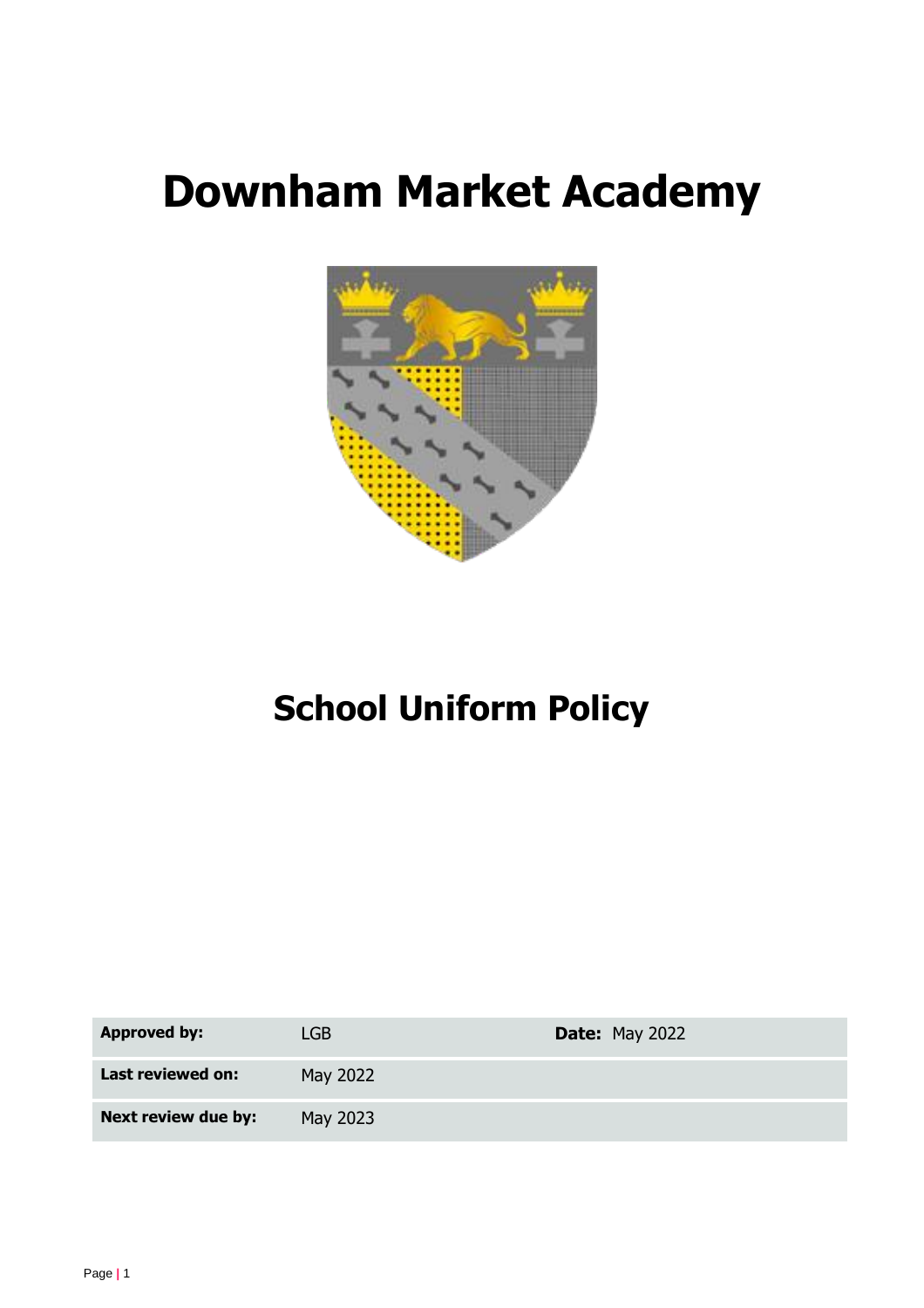## **Contents**

## <span id="page-1-0"></span>**1. Aims**

This policy aims to:

- Set out our approach to requiring a uniform that is of reasonable cost and offers the best value for money for parents and carers
- Explain how we will avoid discrimination in line with our legal duties under the Equality Act 2010
- Clarify our expectations for school uniform

## <span id="page-1-1"></span>**2. Our school's legal duties under the Equality Act 2010**

The [Equality Act 2010](https://www.legislation.gov.uk/ukpga/2010/15/contents) prohibits discrimination against an individual based on the protected characteristics, which include sex, race, religion or belief, and gender reassignment.

To avoid discrimination, our school will:

- Avoid listing uniform items based on sex, to give all pupils the opportunity to wear the uniform they feel most comfortable in or that most reflects their self-identified gender
- Make sure that our uniform costs the same for all pupils
- Allow all pupils to have long hair (though we reserve the right to ask for this to be tied back)
- Allow all pupils to style their hair in the way that is appropriate for school yet makes them feel most comfortable
- Allow pupils to request changes to swimwear for religious reasons
- Allow pupils to wear headscarves and other religious or cultural symbols
- Allow for adaptations to our policy on the grounds of equality by asking pupils or their parents to get in touch with the Assistant Headteacher with responsibility for Uniform (Contact details available on the school website), who can answer questions about the policy and respond to any requests

## <span id="page-1-2"></span>**3. Limiting the cost of school uniform**

Our school has a duty to make sure that the uniform we require is affordable, in line with statutory [guidance](https://www.gov.uk/government/publications/cost-of-school-uniforms/cost-of-school-uniforms) from the Department for Education on the cost of school uniform.

We understand that items with distinctive characteristics (such as branded items, or items that have to have a school logo or a unique fabric/colour/design) cannot be purchased from a wide range of retailers and that requiring many such items limits parents' ability to 'shop around' for a low price.

#### **We will make sure our uniform:**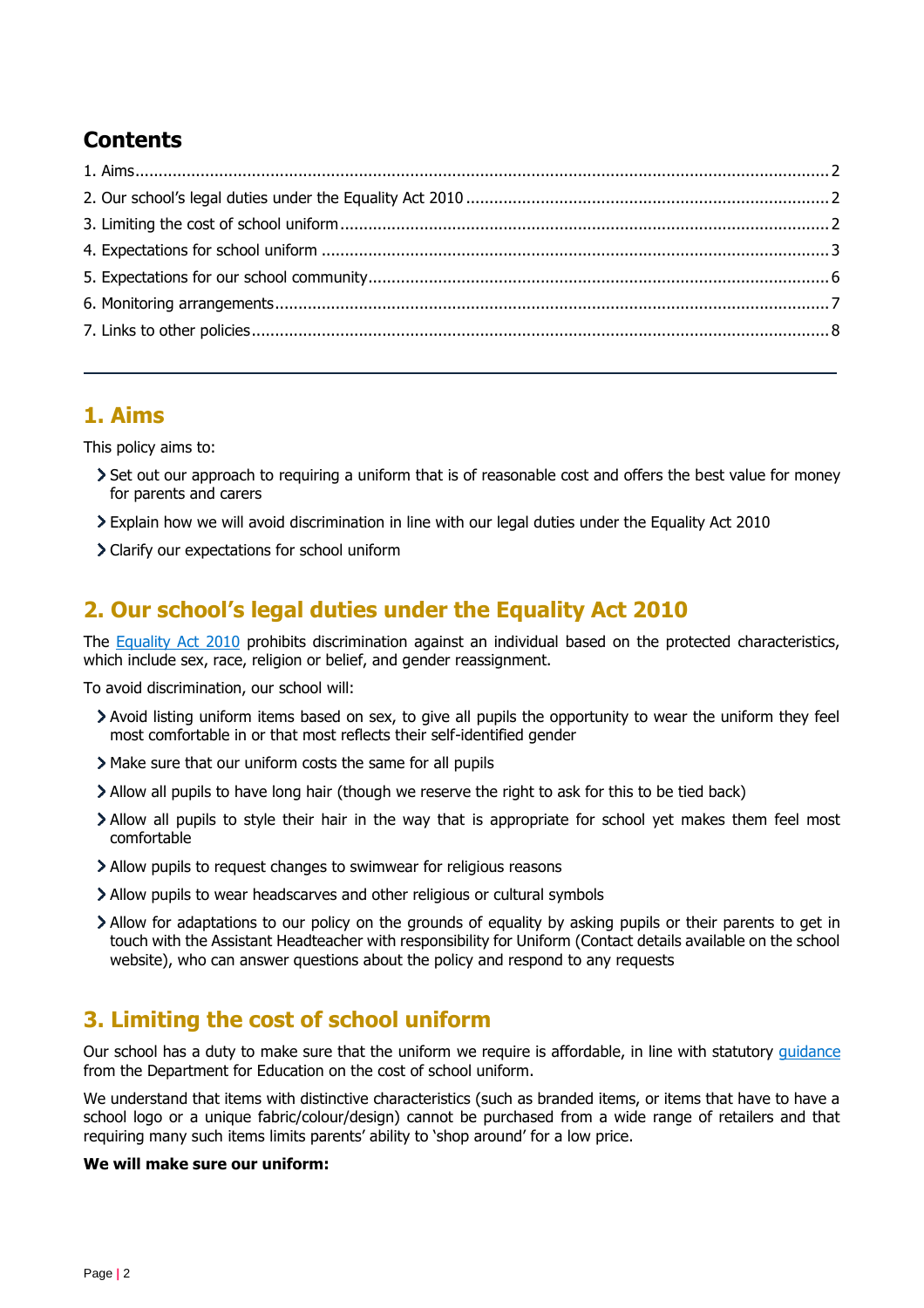- > Is available at a reasonable cost
- Provides the best value for money for parents/carers

#### **We will do this by**:

- Carefully considering whether any items with distinctive characteristics are necessary
- Limiting any items with distinctive characteristics.
- Limiting items with distinctive characteristics to low-cost or long-lasting items, such as ties
- Considering cheaper alternatives to school-branded items, such as logos that can be ironed on, as long as this doesn't compromise quality and durability
- Avoiding specific requirements for items pupils could wear on non-school days, such as coats, bags and shoes
- Keeping the number of optional branded items to a minimum, so that the school's uniform can act as a social leveler
- Avoiding different uniform requirements for different year/class/house groups
- Avoiding different uniform requirements for extra-curricular activities
- Making sure that arrangements are in place for parents to acquire second-hand uniform items
- Avoiding frequent changes to uniform specifications and minimising the financial impact on parents of any changes
- Consulting with parents and pupils on any proposed significant changes to the uniform policy and carefully considering any complaints about the policy

## <span id="page-2-0"></span>**4. Expectations for school uniform**

#### **4.1 School uniform:**

Navy blazer with Academy logo

- $\circ$  As an alternative to the blazer, students in Year 11 can wear a DMA Leavers' Hoodie from the official uniform supplier. Other sweatshirts or hoodies are not acceptable.
- > Tie in House colour
- Navy V-neck jumper with Academy logo (optional as an additional layer in colder months)
- White shirt tucked in and top button fastened (short or long sleeved)
- Srey trousers (tailored, not tight-fitting, stretchy or denim) or Grey skirt (straight fit, worn at knee length) or Grey shorts (smart style, knee length)
- Plain black shoes (trainers are acceptable but must not have any visible logos, colours or embellishments)
- > Black, brown or navy belt with a discreet buckle
- Tights are optional. If worn, they should be natural tan, plain black or plain charcoal grey.
- Students may choose their own coats and bags, but these should not include any logos or mottos that could be deemed offensive or inappropriate for school.
- In poor weather (e.g. snow) the Academy will advise students about appropriate footwear. At any time students can, of course, wear boots (for example) to school and then change in to their plain black shoes, provided they do so as soon as they arrive at the Academy without being prompted by staff.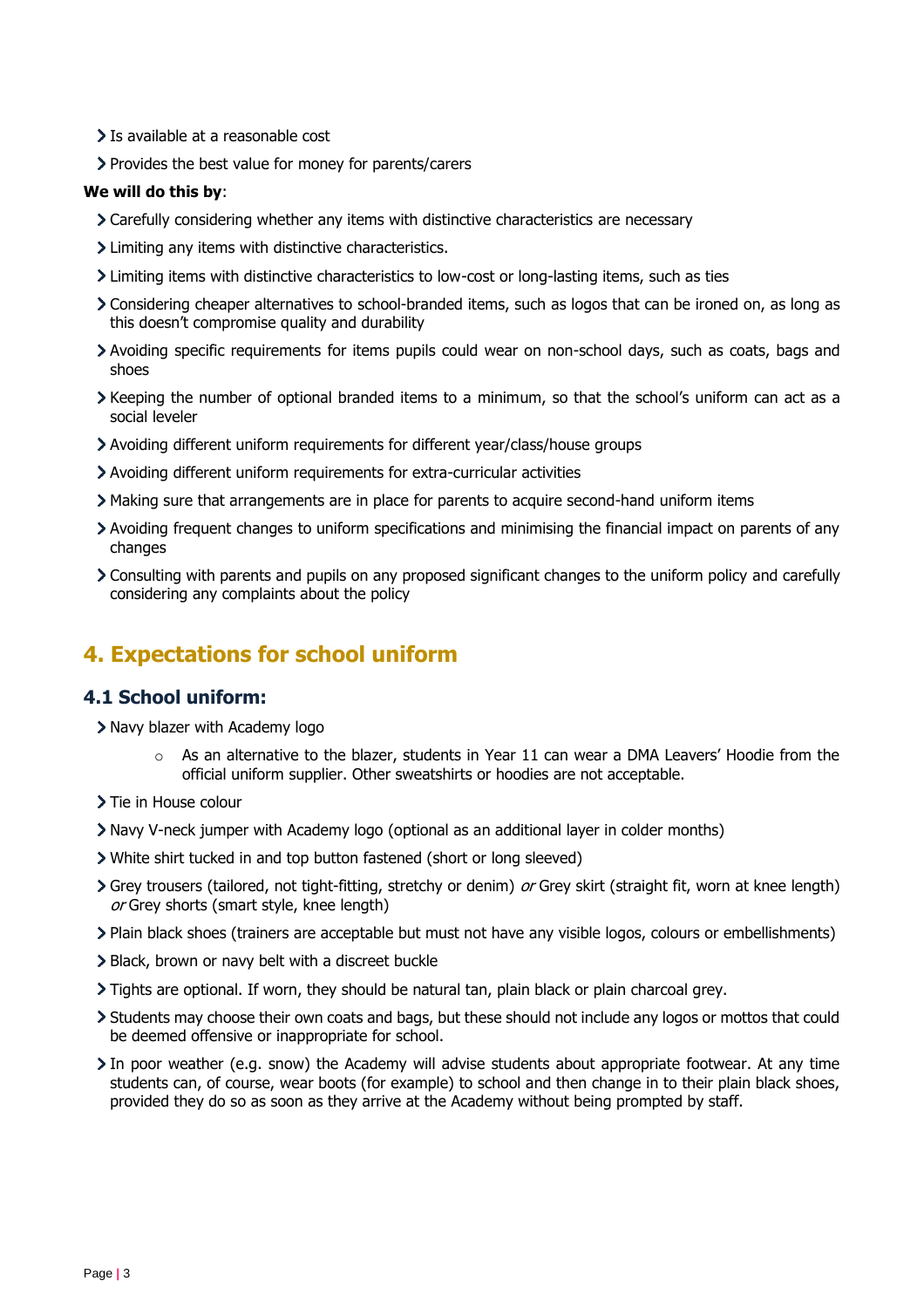#### **4.2 PE kit:**

- PE polo shirt and 1/4 Zip fleece top with Academy logo and House colour side panels. There is also an optional PE rugby top, again with the Academy logo and House colour side panels.
- Plain black PE shorts/leggings and/or tracksuit bottoms
- > Plain black rugby/football socks
- Indoor trainers or studded boots depending on sports activity
- Plain black, fitted t-shirt, leggings for dance
- Protective items such as gum shields and shin pads
- Plain black base-layer to be worn under PE shirt (optional)

#### **4.3 Jewellery and makeup:**

- The wearing of a small amount of makeup, discreetly applied, is permitted.
- Clear, nude or French manicure nail varnish that is natural in appearance.
- One small stud earring may be worn in each ear and a watch (no smart watches) may be worn. These are the only items of jewellery permitted.

If you wish your child to wear alternative items of clothing for religious or cultural reasons, please contact the Academy to discuss directly.

#### **4.4 Equipment:**

All students should be fully equipped for lessons and must have the following items with them at all times:

- School ipad that is fully charged and stored in the protective case supplied.
- Pens (at least two, black or blue ink)
- > Pencils
- Ruler
- Eraser
- > Sharpener
- > Scientific calculator
- Glue stick
- > Highlighters
- Maths equipment including a protractor, compass, set square

#### **4.5 What is not permitted:**

Tops, for example, T-shirts and vests, should not be visible under the school shirt. For this reason, coloured T-shirts and vests or those with writing on that render them visible must not be worn under the white school shirt.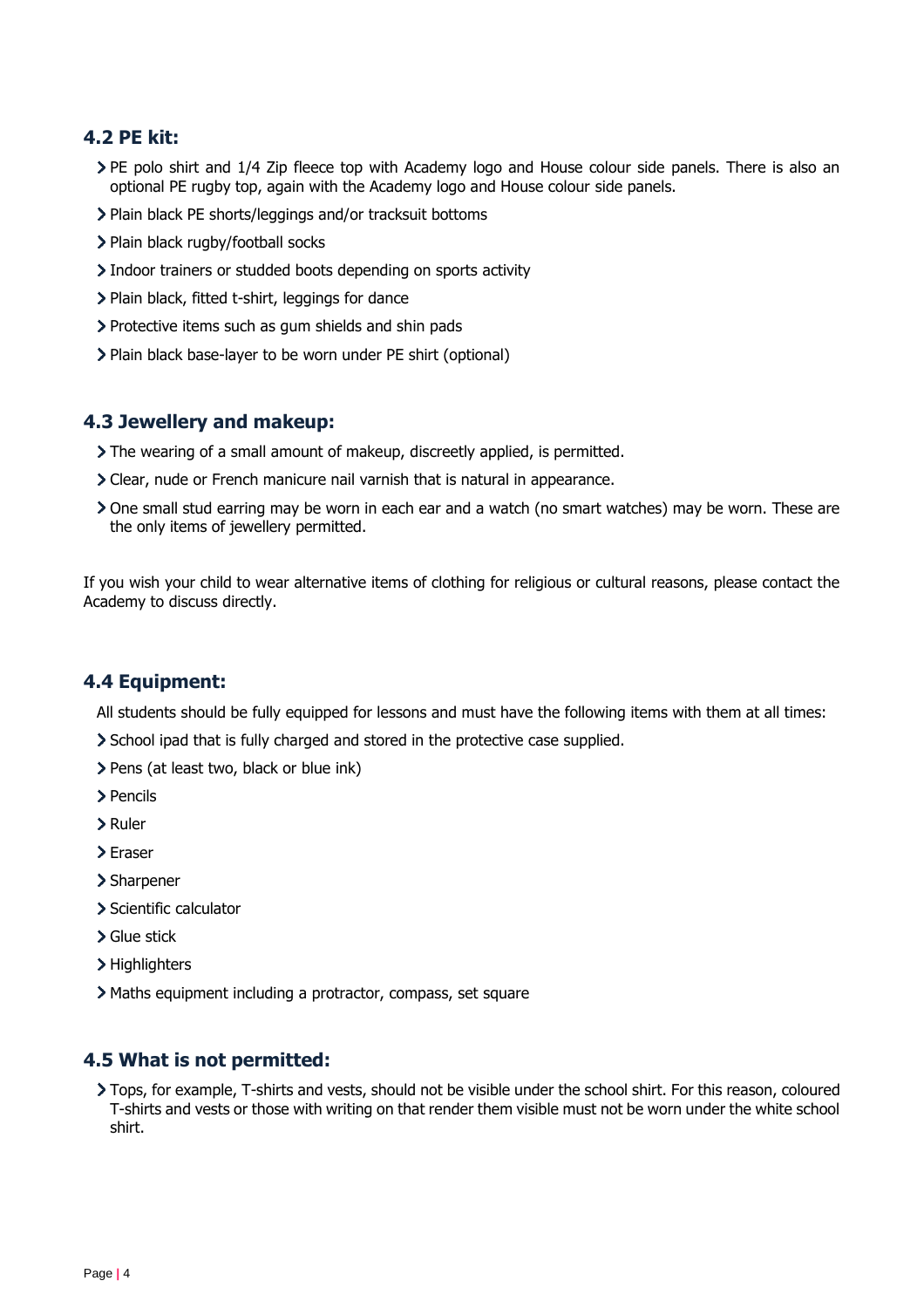- Coats must not be worn in classrooms, unless there are exceptional circumstances, as decided by the teacher.
- Excessive makeup, for example false eyelashes is not permitted. The Assistant Headteacher will determine what constitutes "excessive"
- Brightly coloured or patterned nail varnish, including false nails and extensions.
- Large belt buckles with brands and/or logos.
- > Hats must not be worn inside the school buildings.
- Extreme hair styles and colours are not permitted. Students may not dye their hair a colour that is not natural (for example blue, green, pink etc.). Academy staff will decide whether a hair style is extreme but an example of an extreme hair style could be patterns shaved into the hair. A student who is thinking of a particular hair style but is unsure whether it would be allowed should check with the Assistant Headteacher before they have it done.
- No shoes, other than plain black, are permitted. Shoes must not bear logos, colours or any other embellishment and if there is a heel it should be low, for reasons of safety. Boots, sandals and fashion shoes such as sling-backs, kitten heels and court shoes etc., are not permitted.
- Permanent and temporary tattoos such as "henna" are not permitted.
- Jewellery, other than a single stud earing in each ear and a wristwatch, is not permitted. This includes 'dangly' or hoop earrings and all visible piercings including facial piercings. Retainer bars are not acceptable for facial piercings.

#### **4.6 What happens if a student is incorrectly dressed?**

- Any student not in the correct uniform should report to J1 (Removal Room) straight away in the morning to borrow Academy uniform for the day.
- If a student cannot wear the correct uniform for any reason, the parent/carer must provide their child with a note on the first day explaining the problem and the date by which their child will be back in correct uniform. We expect a student to be back in the correct uniform within 2 or 3 days. During that time, students will borrow the correct uniform from the school to ensure that the correct uniform is worn at all times.
- If a student has a genuine reason for being incorrectly dressed but was unable to bring a note from the parent, for example due to the parent leaving the house early, the student will borrow correct uniform from the school and the student must bring in a parents' note for the form tutor the next day to explain the non-compliance.
- If a student is wearing incorrect uniform and has no note from the parent with no genuine reason, the student will borrow uniform from the school and the student will be given a one-hour detention at the end of the day. Where a parent is unable to rectify the problem due to financial hardship, the Academy may be able to provide financial support.
- Repeated infringements of the Uniform Policy may result in non-uniform items being confiscated by staff at the Academy.
- Refusal to wear the correct uniform, including refusal to wear clean clothing loaned by the Academy, will be treated as defiance and this may result in a suspension.
- Students with extreme hair styles may be required to spend an extended period of time in J1 (Removal Room) until the problem is resolved.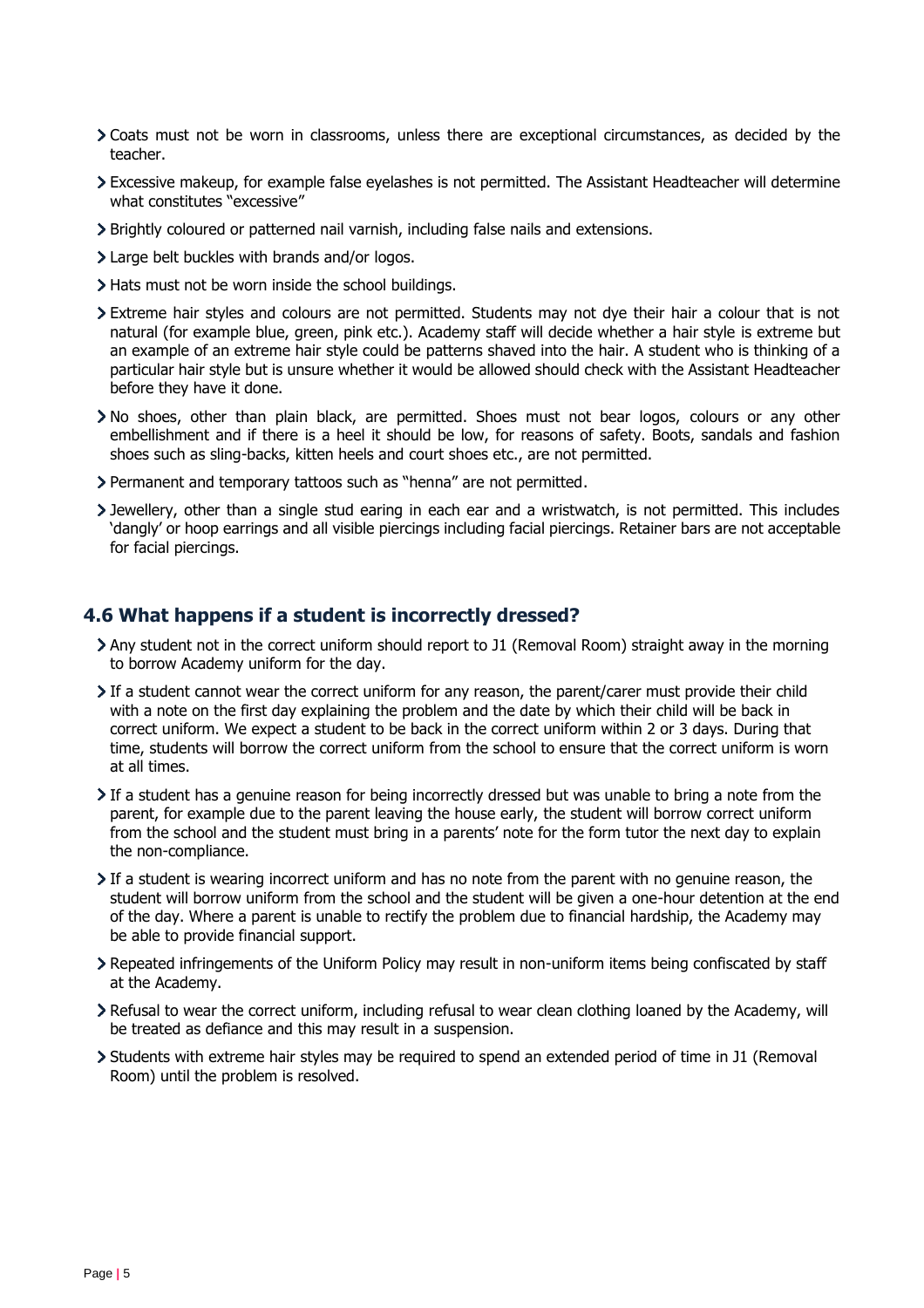#### **4.7 Where to purchase uniform**

Branded items that must include the school logo can be purchased from our school uniform supplier:

<https://www.totalclothingshop.co.uk/dma/>

#### **The branded items which must be worn are:**

Navy blazer with Academy logo

- $\circ$  As an alternative to the blazer, students in Year 11 can wear a DMA Leavers' Hoodie from the official uniform supplier. Other sweatshirts or hoodies are not acceptable.
- > Tie in House colour
- > Navy V-neck jumper with Academy logo
- PE polo shirt and 1/4 Zip fleece top with Academy logo and House colour side panels. There is also an optional PE rugby top, again with the Academy logo and House colour side panels.

All other school uniform items are available from local high street retailers, supermarkets or online. If parents/carers are unsure if an item of uniform is acceptable, please ask a member of staff before purchasing.

#### **4.8 Financial hardship**

At Downham Market Academy we run a uniform exchange scheme where parents can exchange items of uniform that have been outgrown for a different size, providing that the item being exchanged is clean and is good condition.

There is also the possibility to purchase items of uniform from our uniform exchange at a reduced cost compared to purchasing new items.

Families that are experiencing financial hardship or qualify for Pupil Premium funding can request uniform to be purchased for them on an annual basis. Parents/carers should contact the Assistant Headteacher with responsibility for Pupil Premium funding (Contact details available on the school website) to request a purchase order form in relation to this.

## <span id="page-5-0"></span>**5. Expectations for our school community**

#### **5.1 Pupils**

#### **Pupils are expected to wear the correct uniform at all times (other than specified non-school uniform days) while:**

- > On the school premises
- > Travelling to and from school
- At out-of-school events or on trips that are organised by the school, or where they are representing the school (if required)

Pupils are also expected to contact the Assistant Headteacher with responsibility for Uniform (Contact details available on the school website) if they want to request an amendment to the uniform policy in relation to their protected characteristics.

#### **5.2 Parents and carers**

**Parents and carers are expected to make sure their child has the correct uniform and PE kit, and that every item is:**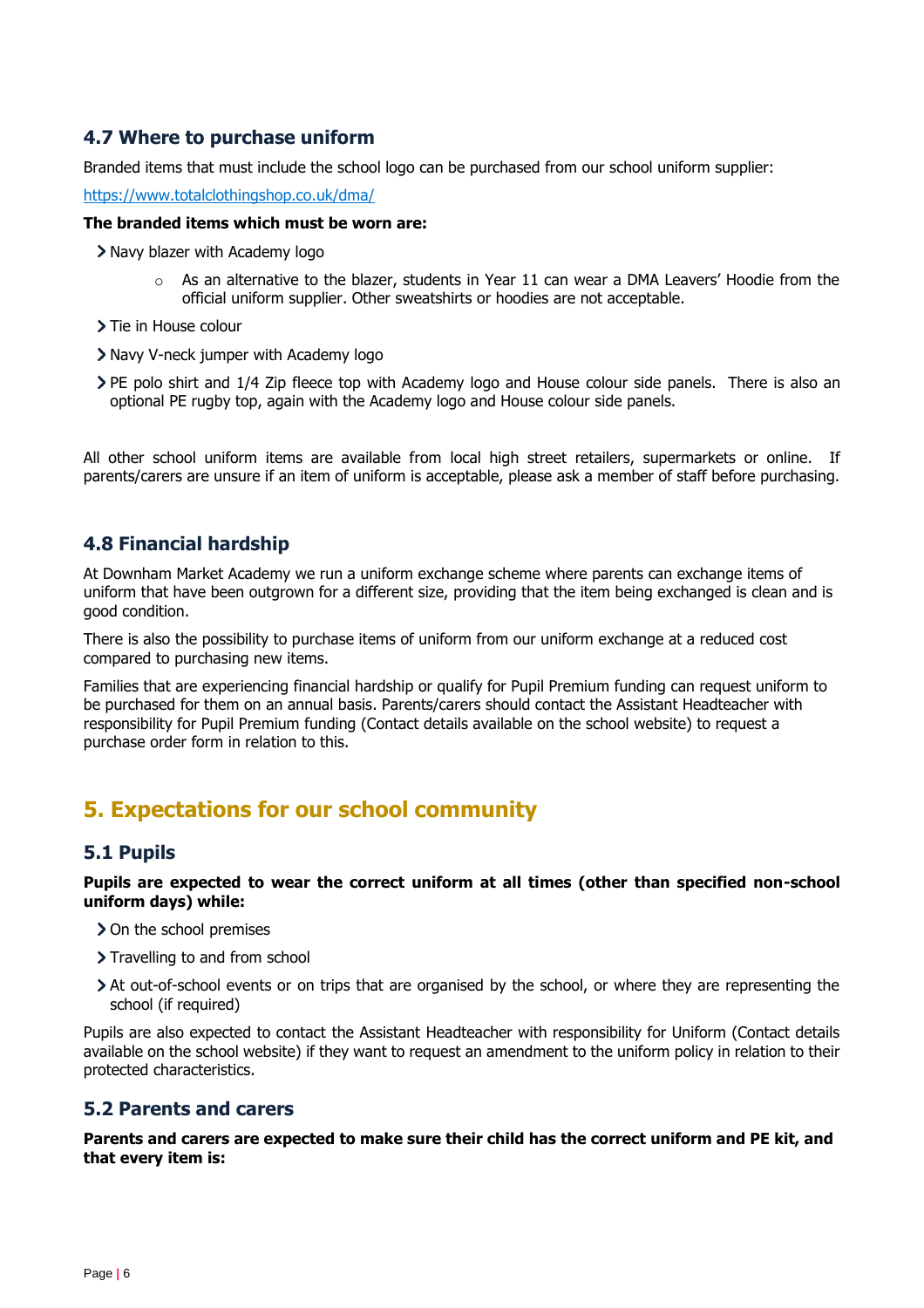$\sum$ Clean

- Clearly labelled with the child's name
- In good condition

Parents are also expected to contact the Assistant Headteacher with responsibility for Uniform (Contact details available on the school website) if they want to request an amendment to the uniform policy in relation to:

- Their child's protected characteristics
- > The cost of the uniform

Parents are expected to lodge any complaints or objections relating to the school uniform in a timely and reasonable manner.

Disputes about the cost of the school uniform will be:

- Resolved locally
- Dealt with in accordance with our school's complaints policy

The school will work closely with parents to arrive at a mutually acceptable outcome.

#### **5.3 Staff**

Staff will closely monitor pupils to make sure they are in correct uniform. They will give any pupils and families breaching the uniform policy the opportunity to comply, but will follow up with the Assistant Headteacher if the situation doesn't improve.

Ongoing breaches of our uniform policy will be dealt with as 'failure to meet expected standards'. As outlined in the school's behaviour policy, this means that an after-school detention will be issued.

In cases where it is suspected that financial hardship has resulted in a pupil not complying with this uniform policy, staff will take a mindful and considerate approach to resolving the situation.

#### **5.4 Governors**

#### **The governing board will review this policy and make sure that it:**

- > Is appropriate for our school's context
- > Is implemented fairly across the school
- Takes into account the views of parents and pupils
- Offers a uniform that is appropriate, practical and safe for all pupils

The board will also make sure that the school's uniform supplier arrangements give the highest priority to cost and value for money, for example by avoiding single supplier contracts and by re-tendering contracts at least every 5 years.

### <span id="page-6-0"></span>**6. Monitoring arrangements**

This policy will be reviewed on a yearly basis by the Assistant Headteacher with responsibility for Uniform. At every review, it will be approved by the governing body to ensure it is reasonable and meets current guidance.